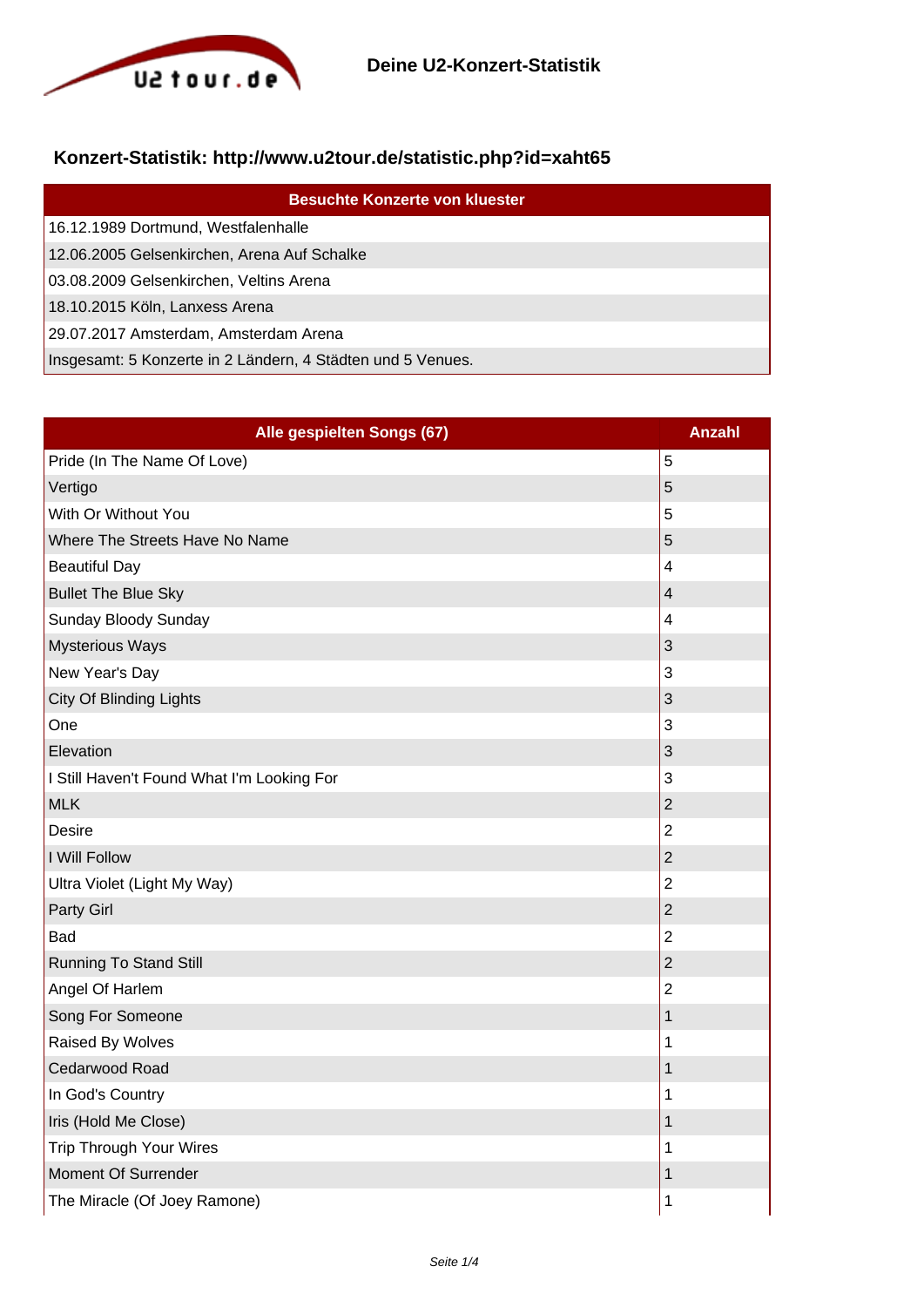

| Out Of Control                            | 1 |
|-------------------------------------------|---|
| Until The End Of The World                | 1 |
| Miss Sarajevo                             | 1 |
| October                                   | 1 |
| Zooropa                                   | 1 |
| Mothers Of The Disappeared                | 1 |
| Walk On                                   | 1 |
| <b>Every Breaking Wave</b>                | 1 |
| Exit                                      | 1 |
| Invisible                                 | 1 |
| Even Better Than The Real Thing           | 1 |
| Red Hill Mining Town                      |   |
| One Tree Hill                             | 1 |
| '40'                                      | 1 |
| Yahweh                                    |   |
| Love Rescue Me                            | 1 |
| The Cry                                   | 1 |
| The Electric Co.                          | 1 |
| Miracle Drug                              | 1 |
| When Love Comes To Town                   | 1 |
| <b>White Christmas</b>                    | 1 |
| Gloria                                    | 1 |
| All Along The Watchtower                  | 1 |
| All I Want Is You                         |   |
| Van Diemen's Land                         | 1 |
| Sometimes You Can't Make It On Your Own   |   |
| Love And Peace Or Else                    | 1 |
| Magnificent                               | 1 |
| Stuck In A Moment You Can't Get Out Of    | 1 |
| <b>Unknown Caller</b>                     | 1 |
| The Unforgettable Fire                    | 1 |
| Get On Your Boots                         | 1 |
| No Line On The Horizon                    | 1 |
| Zoo Station                               | 1 |
| The Fly                                   | 1 |
| All Because Of You                        | 1 |
| <b>Breathe</b>                            | 1 |
| I'll Go Crazy If I Don't Go Crazy Tonight | 1 |

**Alle Cover-Songs (2) Anzahl**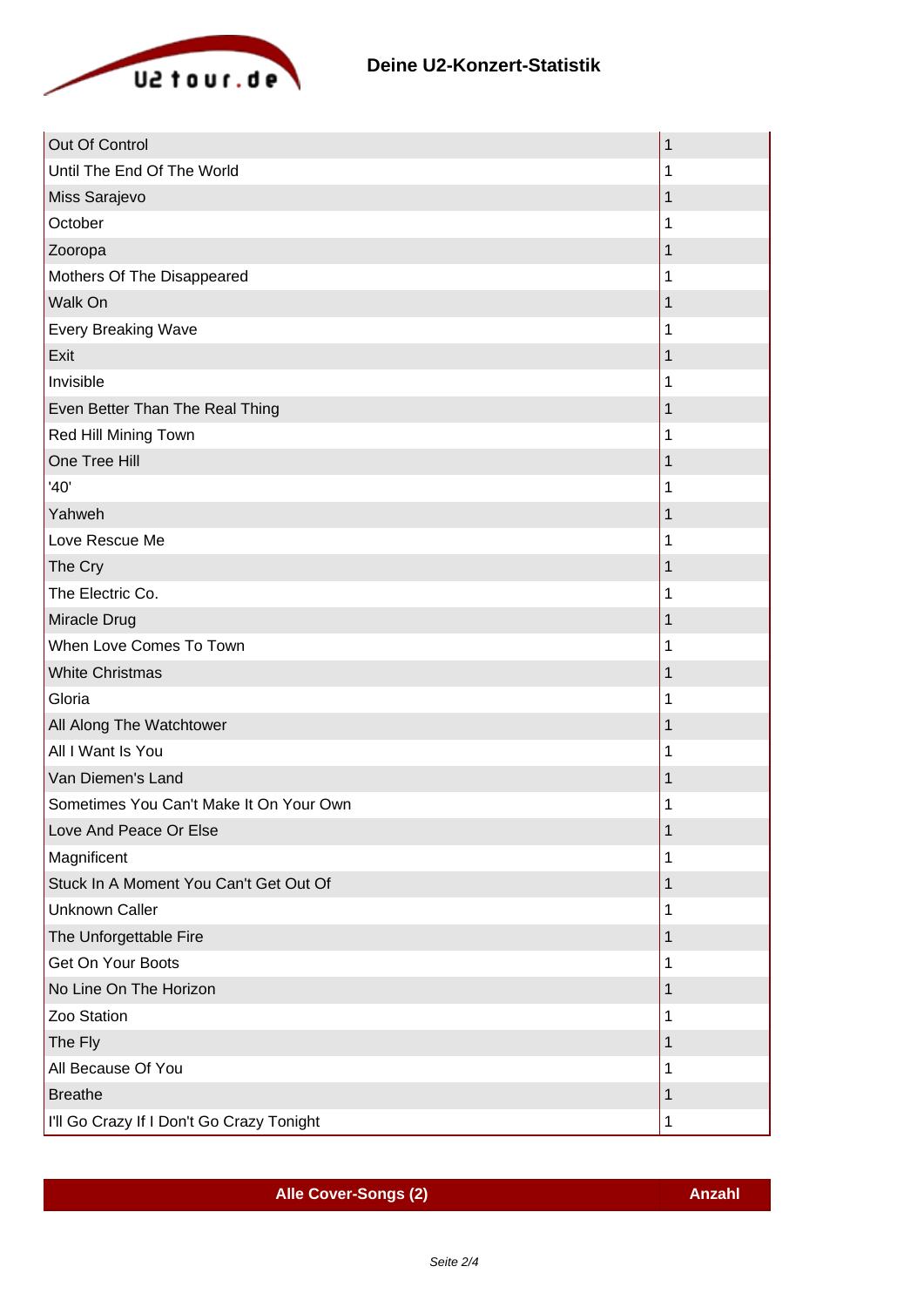

| <b>White Christmas</b>   |  |
|--------------------------|--|
| All Along The Watchtower |  |

| <b>Opening Songs (5)</b>       | Anzahl |
|--------------------------------|--------|
| Sunday Bloody Sunday           |        |
| The Miracle (Of Joey Ramone)   |        |
| Breathe                        |        |
| Vertigo                        |        |
| Where The Streets Have No Name |        |

| <b>Closing Songs (4)</b> | <b>Anzahl</b> |
|--------------------------|---------------|
| One                      |               |
| '40'                     |               |
| Moment Of Surrender      |               |
| Vertigo                  |               |

| <b>Alben (15)</b>                 | <b>Anzahl</b> |
|-----------------------------------|---------------|
| The Joshua Tree                   | 22.32%        |
| How To Dismantle An Atomic Bomb   | 11.5%         |
| <b>Achtung Baby</b>               | 10.53%        |
| The Unforgettable Fire            | 8.7%          |
| All That You Can't Leave Behind   | 7.76%         |
| Rattle And Hum                    | 7.69%         |
| War                               | 6.78%         |
| No Line On The Horizon            | 5.88%         |
| Songs Of Innocence                | 5%            |
| Boy                               | 3.31%         |
| October                           | 1.64%         |
| Passengers Original Soundtracks 1 | 0.81%         |
| Zooropa                           | 0.81%         |
| October (Remastered)              | 0.8%          |
| Songs Of Innocence Bonus Disc     | 0.79%         |

| Vorgruppen (6)                     | Anzahl |
|------------------------------------|--------|
| Noel Gallagher                     |        |
| Noel Gallagher's High Flying Birds |        |
| Snow Patrol                        |        |